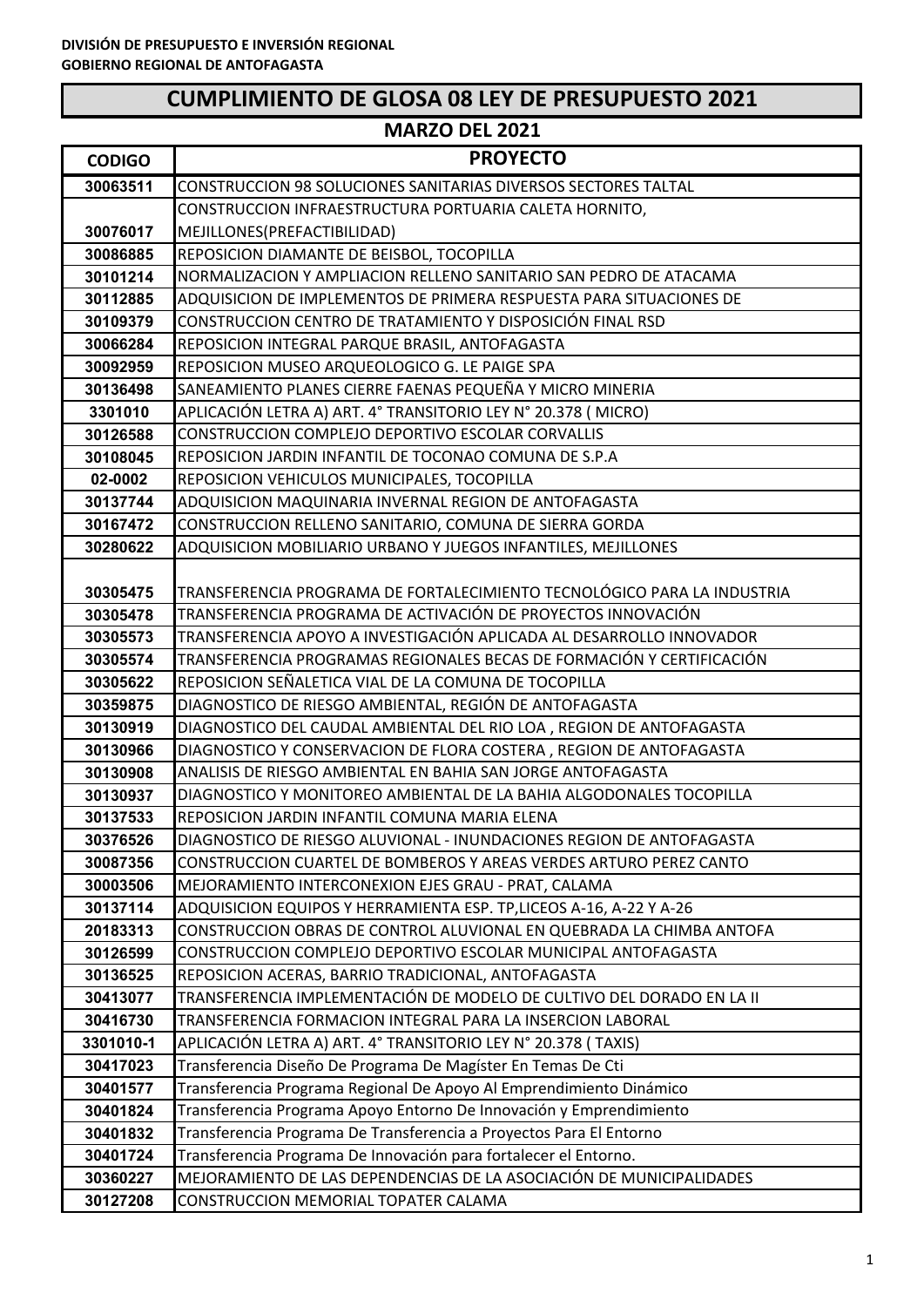| <b>CODIGO</b> | <b>PROYECTO</b>                                                                                   |
|---------------|---------------------------------------------------------------------------------------------------|
| 30124596      | CONSTRUCCION PARQUE COMUNITARIO RENE SCHNEIDER                                                    |
| 30420635      | CONSTRUCCION CUBIERTAS LIVIANAS EN MULTICANCHAS, CALAMA                                           |
| 30429024      | ADQUISICION DE VEHICULOS POLICIALES PDI II REGION POLICIAL DE ANTOF                               |
| 30414872      | ADQUISICION EQUIPOS Y EQUIPAMIENTO CONSULTORIO BAUTISTA, AFTA                                     |
| 30447122      | ADQUISICION SEGUNDA ETAPA ADQUISICIÓN CARROS BOMBA COMUNA CALAMA                                  |
| 30457676      | AMPLIACION RED DE AGUA POTABLE LA CHIMBA ALTA, ANTOFAGASTA                                        |
| 30367047      | AMPLIACION Y RELOCALIZACION PARVULO ESCUELA E-26 SAN PEDRO DE AT                                  |
| 30463884      | ADQUISICION MAQUINARIAS PARA ASEO Y ORNATO DIVERSAS PLAZAS Y CALLES                               |
| 30375022      | CONSTRUCCION CECOSF COVIEFI ANTOFAGASTA                                                           |
| 30374976      | CONSTRUCCION SERVICIO DE URGENCIA DE ALTA RESOLUCION COVIEFI                                      |
| 30076880      | NORMALIZACION HOSPITAL 21 DE MAYO DE TALTAL ( PREFACTIBILIDAD)                                    |
| 30470740      | TRANSFERENCIA PROMOCIÓN DE INVERSIONES Y DESARROLLO DE PROVEEDORES                                |
| 30116086      | REPOSICION POSTA TOCONAO, COMUNA SAN PEDRO DE ATACAMA                                             |
| 30414877      | ADQUISICION - REPOSICION EQUIPOS-EQUIPAMIENTO CENTRO ODONTOLOG UA                                 |
| 30442725      | REPOSICION VEHÍCULOS Y ADQ. EQUIPOS-EQUIPAM INTELEG AFTA- CALAMA                                  |
| 30076886      | NORMALIZACION DEL HOSPITAL DE MEJILLONES (PREFACTIBILIDAD)                                        |
| 30108048      | REPOSICION POSTA RURAL PEINE COMUNA DE SAN PEDRO DE ATACAMA                                       |
| 30402476      | CONSTRUCCION DISPOSITIVO DE SALUD SAN PEDRO DE ATACAMA (PREFACTIBILIDAD)                          |
| 30452924      | CONSTRUCCION CENTRO DE SALUD, REHABILITACIÓN DROGAS CALAMA                                        |
| 30457688      | CONSTRUCCION UNIDAD DE APOYO DIAGNOSTICO MEDICINA NUCLEAR EN COA                                  |
| 30474249      | CONSERVACION SOMBREADEROS PLAZAS CALAMA                                                           |
| 30466951      | TRANSFERENCIA EVLUACIÓN POLÍTICA CTI E INNOVACIÓN Y ESTRATEGIA REGION                             |
| 30469090      | TRANSFERENCIA ASIST. TECNICA PEQUEÑA MINERIA REGION DE ANTOFAGASTA                                |
| 30473184      | HABILITACION TRANSFERENCIA CONVENIO MINVU-GORE OBRAS DE URBANIZACION                              |
| 30087369      | REPOSICION VIVERO MUNICIPAL, ANTOFAGASTA                                                          |
| 30136533      | CONSTRUCCION CUARTEL BOMBEROS Y EQUIP. ANEXOS, LAS PALMERAS AFTA.                                 |
| 30402480      | CONSTRUCCION BODEGA DE FARMACIA CENTRO ATENCION DEL NORTE                                         |
| 30440675      | ADQUISICION DE VEHICULO ATENCION MOVIL CAJTA REGION DE ANTOFAGASTA                                |
|               | NORMALIZACION CENTRO ONCOLOGICO AMBULATORIO DE ANTOFAGASTA                                        |
| 30402478      | (COA)(PREFACTIBILIDAD)                                                                            |
| 30164922      | AMPLIACION CEMENTERIO GENERAL DE ANTOFAGASTA                                                      |
| 30485717      | TRANSFERENCIA PROGRAMA DE INNOVACIÓN SOCIAL ANTOFAGASTA                                           |
|               | TRANSFERENCIA BÚSQUEDA DE MERCADOS PARA PROVEEDORES A LA MINERÍA Y ALGAS DE USO                   |
| 30486563      | <b>INDUSTRIAL</b>                                                                                 |
| 30481908      | REPOSICION POSTA RURAL CALETA PAPOSO                                                              |
| 30479810      | REPOSICION UNIDAD DE SALUD MENTAL DEL HOSPITAL DE TALTAL                                          |
|               | TRANSFERENCIA NUEVO SISTEMA DE DESCOMISIONAMIENTO DE SALES FUNDIDAS A ALTA<br>TEMPERATURA PARA LA |
| 30488809      | PROTECCION CREACIÓN DEL ATACAMA DESERT VACCINE LABORATORY PARA DESARROLLAR                        |
| 30488811      | <b>VACUNAS EN ANTOF</b>                                                                           |
|               | CAPACITACION PRODUCCIÓN EN AMBIENTE CONTROLADO (HATCHERY) DE RECURSOS                             |
| 30488553      | <b>HIDROBIOLÓGICOS</b>                                                                            |
|               | CAPACITACION DESARROLLO DE CAPITAL HUMANO AVANZADO A TRAVÉS DE LA FORMACIÓN DE                    |
| 30488818      | <b>ESPECIALIDADES</b>                                                                             |
|               |                                                                                                   |
| 30488824      | TRANSFERENCIA CARACTERIZACION TERRITORIAL DE LOS FACTORES MEDIOAMBIENTALES                        |
|               |                                                                                                   |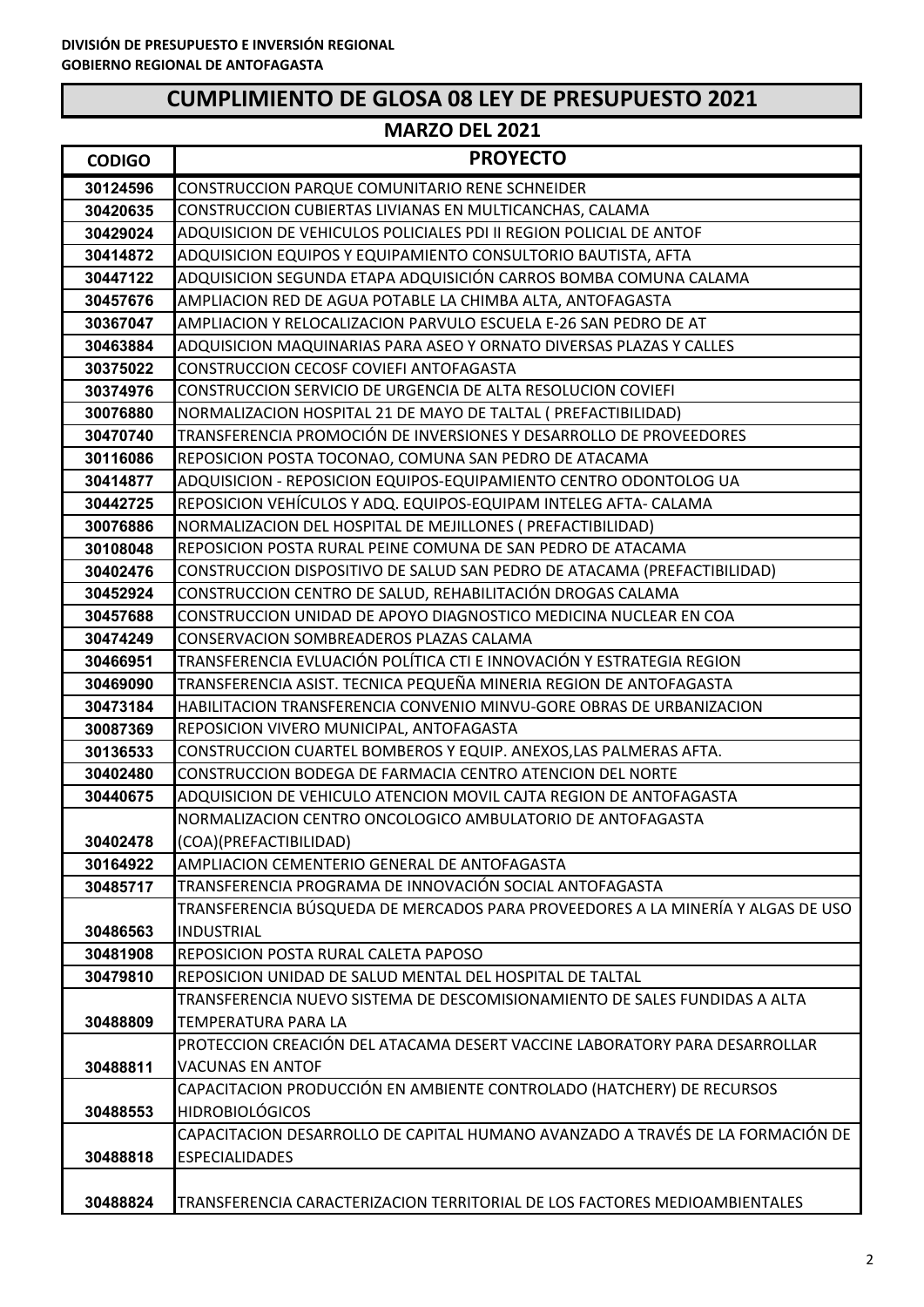| <b>MARZO DEL 2021</b> |                                                                                                                                |
|-----------------------|--------------------------------------------------------------------------------------------------------------------------------|
| <b>CODIGO</b>         | <b>PROYECTO</b>                                                                                                                |
|                       | RECUPERACION SISTEMA TECNOLÓGICO DE RECUPERACIÓN DE COMPONENTES,                                                               |
| 30488554              | MEJORAMIENTO DE COMPETITIVIDAD                                                                                                 |
|                       |                                                                                                                                |
| 30488447              | TRANSFERENCIA ACUILAB: UNIDAD DE PRODUCCIÓN DE ESPECIES HIDROBIOLÓGICAS DE TALTAL                                              |
|                       | TRANSFERENCIA PRODUCCIÓN DE UN INGREDIENTE FUNCIONAL A PARTIR DE MICROALGAS                                                    |
| 30488815              | <b>MARINAS PARA DISMI</b>                                                                                                      |
| 30488816              | CAPACITACION TECNOLOGÍA PARA EL EMPRENDIMIENTO E INNOVACIÓN                                                                    |
| 30488820              | TRANSFERENCIA UNIDAD DE MIGRACIÓN E INTERCULTURALIDAD                                                                          |
|                       | TRANSFERENCIA EVALUACIÓN DE LA FACTIBILIDAD TÉCNICA - ECONÓMICA, A NIVEL PILOTO, DE                                            |
| 30488881              | <b>LA RECUPER</b>                                                                                                              |
|                       | TRANSFERENCIA TRATAMIENTO DE MINERALES Y DESCARTES MINEROS EN PLANTA PILOTO                                                    |
| 30488895              | ECOLÓGICA Y MÓVIL,                                                                                                             |
|                       | CAPACITACION TECNOLOGICA EN EDUCACIÓN Y TURISMO ASTRONÓMICO, REGIÓN DE                                                         |
| 30488466              | <b>ANTOFAGASTA</b>                                                                                                             |
|                       | TRANSFERENCIA DESARROLLO DE UN PROTOTIPO DE ALIMENTO FUNCIONAL EN BASE A UN                                                    |
| 30488819              | <b>EXTRACTO MICROALGA</b>                                                                                                      |
|                       |                                                                                                                                |
| 30488758              | TRANSFERENCIA DESARROLLO DE UNA LÍNEA DE ALIMENTOS E INGREDIENTES FUNCIONALES                                                  |
| 30488442              | RECUPERACION PRODUCCIÓN DE BIOFERTILIZANTE Y COGENERACIÓN DE ENERGÍA                                                           |
| 30488446              | TRANSFERENCIA FOMENTO AL DESARROLLO DE LA PERLICULTURA EN LA REGIÓN                                                            |
|                       | PREVENCION MITIGACIÓN DEL RIESGO ASOCIADO A PROCESOS VOLCÁNICOS EN LA REGIÓN DE                                                |
| 30488832              | ANTOFAGASTA                                                                                                                    |
|                       | TRANSFERENCIA OBSERVATORIO DE INFANCIAS Y JUVENTUDES DE LA REGIÓN DE ANTOFAGASTA                                               |
| 30488842              | TRANSFERENCIA PROGRAMA INTERNACIONAL DE INNOVACIÓN Y LIDERAZGO EDUCATIVO Y                                                     |
| 30488886              | PROYECCIÓN DE RED D                                                                                                            |
|                       | TRANSFERENCIA CONTENEDOR DEMOSTRADOR DE ESTRATEGIAS DE INTEGRACIÓN DE LAS ERNC,                                                |
| 30488550              | PARA FORTALECE                                                                                                                 |
| 30488879              | DIFUSION PLATAFORMA DE INNOVACIÓN SOCIAL PARA LA REGIÓN DE ANTOFAGASTA                                                         |
|                       | RECUPERACION PLANTA DE PILOTAJE PARA LA VALORIZACIÓN DE RESIDUOS                                                               |
| 30488549              | <b>TERMODEGRADABLES MEDIANTE PI</b>                                                                                            |
| 30488878              | RECUPERACION PLAN DE RECUPERACIÓN RESERVA NACIONAL LA CHIMBA                                                                   |
| 30467138              | CONSTRUCCION PLAZAS BARRIO DIEGO PORTALES PROGRAMA QUIERO MI BARRIO                                                            |
| 30481617              | CONSERVACION SITIO ALDEA DE TULOR SAN PEDRO DE ATACAMA                                                                         |
|                       |                                                                                                                                |
| 2401100               | APLICACIÓN NUMERAL 2.1. GLOSA 02 COMUN PARA LOS GOBIERNOS REGIONALES PRIVADO                                                   |
|                       |                                                                                                                                |
| 2403100               | APLICACIÓN NUMERAL 2.1. GLOSA 02 COMUN PARA LOS GOBIERNOS REGIONALES PUBLICO                                                   |
| 40000077              | TRANSFERENCIA PESCA ARTESANAL REGIÓN ANTOFAGASTA 2018 - 2020                                                                   |
| 30412172              | TRANSFERENCIA INV. EN FOMENTO AL RIEGO Y DRENAJE REGIÓN ANTOFAGASTA                                                            |
| 2403010-2             | SUBSIDIO PARA LA MANTENCIÓN DE PARQUES PARA LA COMUNA DE TOCOPILLA                                                             |
| 30485186              | AMPLIACION AVDA.P.AGUIRRE CERDA TRAMO LOS TAMARUGOS-ROTONDA, AFTA                                                              |
|                       | CONTINUIDAD OPERATIVA CICITEM, CENTRO DE INVESTIGACION CIENTIFICO-TECNOLOGICO                                                  |
| 2401021-0             | PARA LA MINERIA 2018 - 2020                                                                                                    |
| 30402075              | CONSTRUCCION CONSULTORIO GENERAL RURAL, DE SIERRA GORDA<br>CONSTRUCCION DE OBRAS DE CONTROL ALUVIONAL QUEBRADA EL TORO - ANTOF |
| 30315824              |                                                                                                                                |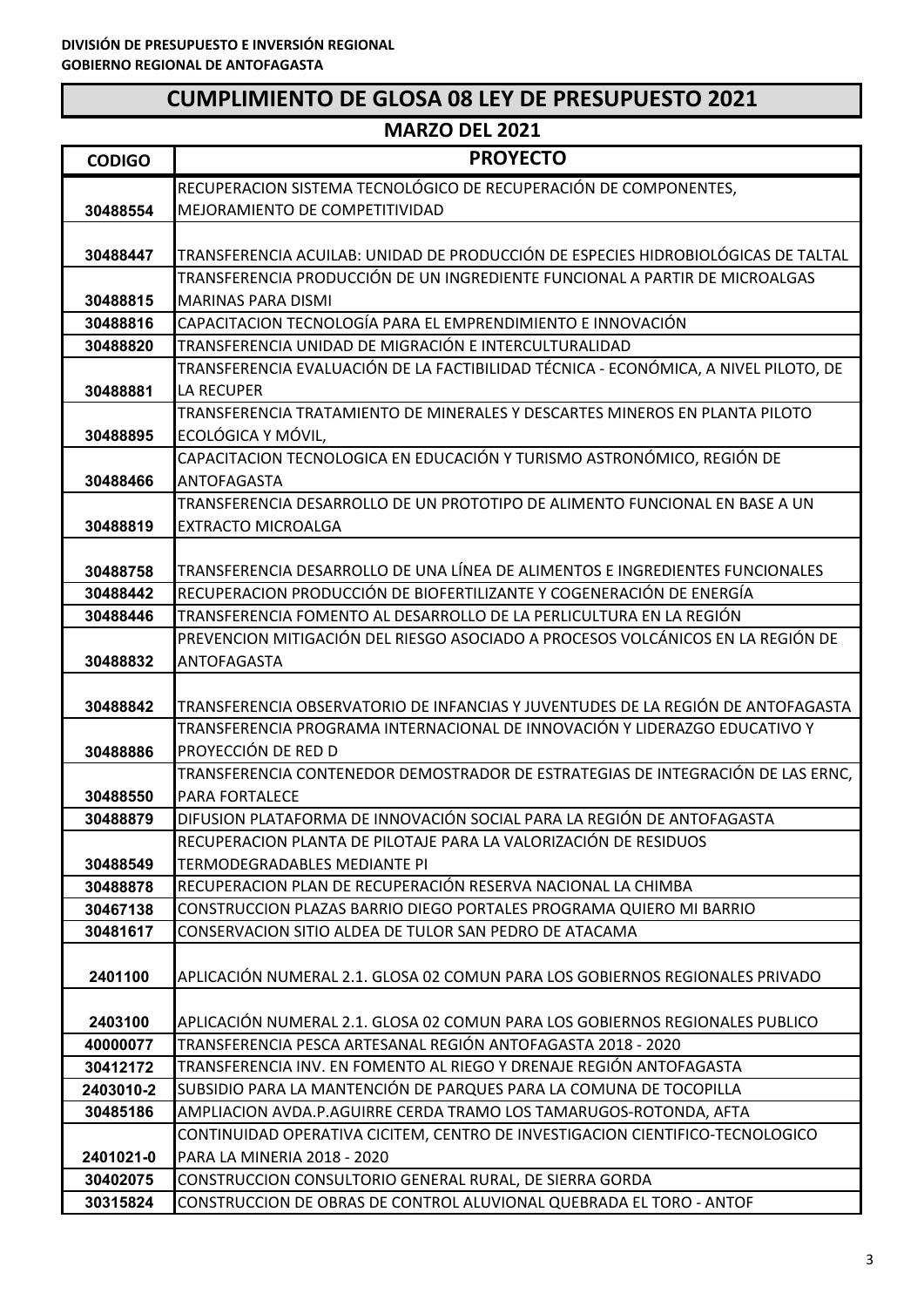| <b>MARZO DEL 2021</b> |                                                                                                                                            |
|-----------------------|--------------------------------------------------------------------------------------------------------------------------------------------|
| <b>CODIGO</b>         | <b>PROYECTO</b>                                                                                                                            |
| 2403010-3             | SUBSIDIO PARA LA MANTENCIÓN DE PARQUES PARA LA COMUNA DE SIERRA GORDA                                                                      |
| 30487216              | CONSTRUCCION HANGAR BRIGADA AEREOPOLICIAL ANTOFAGASTA                                                                                      |
|                       |                                                                                                                                            |
| 30324023D             | HABILITACION HOSPITAL REGIONAL PARA HOSPITAL CLINICO UNIV. DE ANTOF (DISEÑO)                                                               |
|                       | REPOSICION - ADQUISICIÓN DISPOSITIVOS APOYO PLAN NORMAL DE ASEO, MUNICIPALIDAD DE                                                          |
| 30483457              | <b>AFTA</b>                                                                                                                                |
| 30063283              | REPOSICION LICEO POLITÉCNICO C-20, COMUNA DE TALTAL                                                                                        |
| 30481656              | ACTUALIZACION PLAN DE DESARROLLO COMUNAL COMUNA DE TOCOPILLA                                                                               |
| 30481623<br>30460582  | CONSTRUCCION NUEVO CEMENTERIO MUNICIPAL, CALAMA<br>DIAGNOSTICO DE OCUPACIÓN TERRENOS BORDE CERRO ANTOFAGASTA                               |
| 30486939              | ADQUISICION DE MAQUINARIAS Y EQUIPO PARA MANTENCION DEL RESCON                                                                             |
| 40007595              | CONSERVACION CAMINO BÁSICO POR CONSERVACIÓN, RUTA B-161                                                                                    |
|                       | CONSERVACION CAMINO BASICO POR CONSERVACION, RUTA B-898, KM. 24,640 AL KM. 42,379,                                                         |
| 40006868              | REG. AFTA                                                                                                                                  |
| 30128277              | CONSTRUCCION CUARTEL PREFECTURA PROVINCIAL TOCOPILLA - PDI                                                                                 |
| 30486675              | CONSERVACION INTEGRAL ESCUELA E84 LAS AMERICAS ANTOFAGASTA                                                                                 |
| 30482954              | REPOSICION SALA PEDIATRICA Y PERSONAL DEL HRA                                                                                              |
| 30402626              | REPOSICION DE VEHICULOS PARA LA SECCIÓN CRIMINALISTICA ANTOFAGASTA                                                                         |
|                       | HABILITACION INMUEBLES MONUMENTOS NACIONALES (TEATRO Y EX FFCC) COMUNA DE                                                                  |
| 30483963              | <b>TALTAL</b>                                                                                                                              |
| 40009458              | ADQUISICION MAQUINAS DE RAYOS X - PROVINCIA EL LOA                                                                                         |
| 30484421              | ADQUISICION E IMPLEMENTACIÓN DE EQUIPO Y EQUIPAMIENTO MUSEOGRAFICO                                                                         |
| 40002458              | CONSERVACION INTEGRAL ESCUELA E-79 ECUADOR ANTOFAGASTA                                                                                     |
| 30134875              | MEJORAMIENTO PLAZA DE ARMAS DE MARIA ELENA                                                                                                 |
| 40011340              | CONSERVACION DE VIAS URBANAS 2019 -2024 REGION DE ANTOFAGASTA                                                                              |
| 40008790              | CONSERVACION CAMINO BASICO, RUTA 1, S: PAPOSO - CALETA EL COBRE                                                                            |
| 40012686              | TRANSFERENCIA EMERGENCIA PRODUCTIVA PROVINCIA EL LOA                                                                                       |
|                       |                                                                                                                                            |
| 40007247              | ADQUISICION Y REPOSICIÓN DE DOS BUSES TRASLADO PARA APOYO ACCIÓN SOCIAL, TOCOPILLA<br>ADQUISICION VEHÍCULOS SUBCOMISARÍA I.A.T.ANTOFAGASTA |
| 30409377              | SUBSIDIO PARA LA RENOVACION Y MODERNIZACION DE VEHICULOS INSCRITOS EN EL REGISTRO                                                          |
| 3301012               | NACIONAL DE TRANSPORTE ESCOLAR DE LA REGION DE ANTOFAGASTA                                                                                 |
| 30075677              | MEJORAMIENTO AV. EJÉRCITO ENTRE H. ÁVILA Y RUTA 28, ANTOFAGASTA                                                                            |
|                       |                                                                                                                                            |
| 40012847              | TRANSFERENCIA PROGRAMA DE APOYO AL DESARROLLO LOCAL, SELLO ORIGEN, REGIÓN                                                                  |
| 40008181              | TRANSFERENCIA 4 A 7, PARA QUE TRABAJES TRANQUILA                                                                                           |
| 30486670              | CONSERVACION INTEGRAL ESCUELA E-80 ARTURO PRAT ANTOFAGASTA                                                                                 |
|                       | TRANSFERENCIA EJECUCIÓN DEL PLAN DE TURISMO SUSTENTABLE 2019-2022, REGIÓN DE                                                               |
| 40010239              | ANTOFAGASTA                                                                                                                                |
|                       |                                                                                                                                            |
| 40013468              | TRANSFERENCIA EXPLOTACIÓN DE CONCENTRADO PARA OBTENER INDIO Y GERMANIO                                                                     |
|                       |                                                                                                                                            |
| 40013490              | TRANSFERENCIA PLATAFORMA DE APOYO AL COMERCIO NACIONAL E INTERNACIONAL                                                                     |
| 40013473              | TRANSFERENCIA GALLINAS FELICES: DESARROLLO BIOTECNOLÓGICO MICROALGAL                                                                       |
| 40013416              | TRANSFERENCIA REDUCIR EL RIESGO DE AMPUTACIÓN DE PIE DIABÉTICO                                                                             |
| 40013423              | TRANSFERENCIA PRODUCCIÓN DE DROGAS ANTICANCERIGENAS                                                                                        |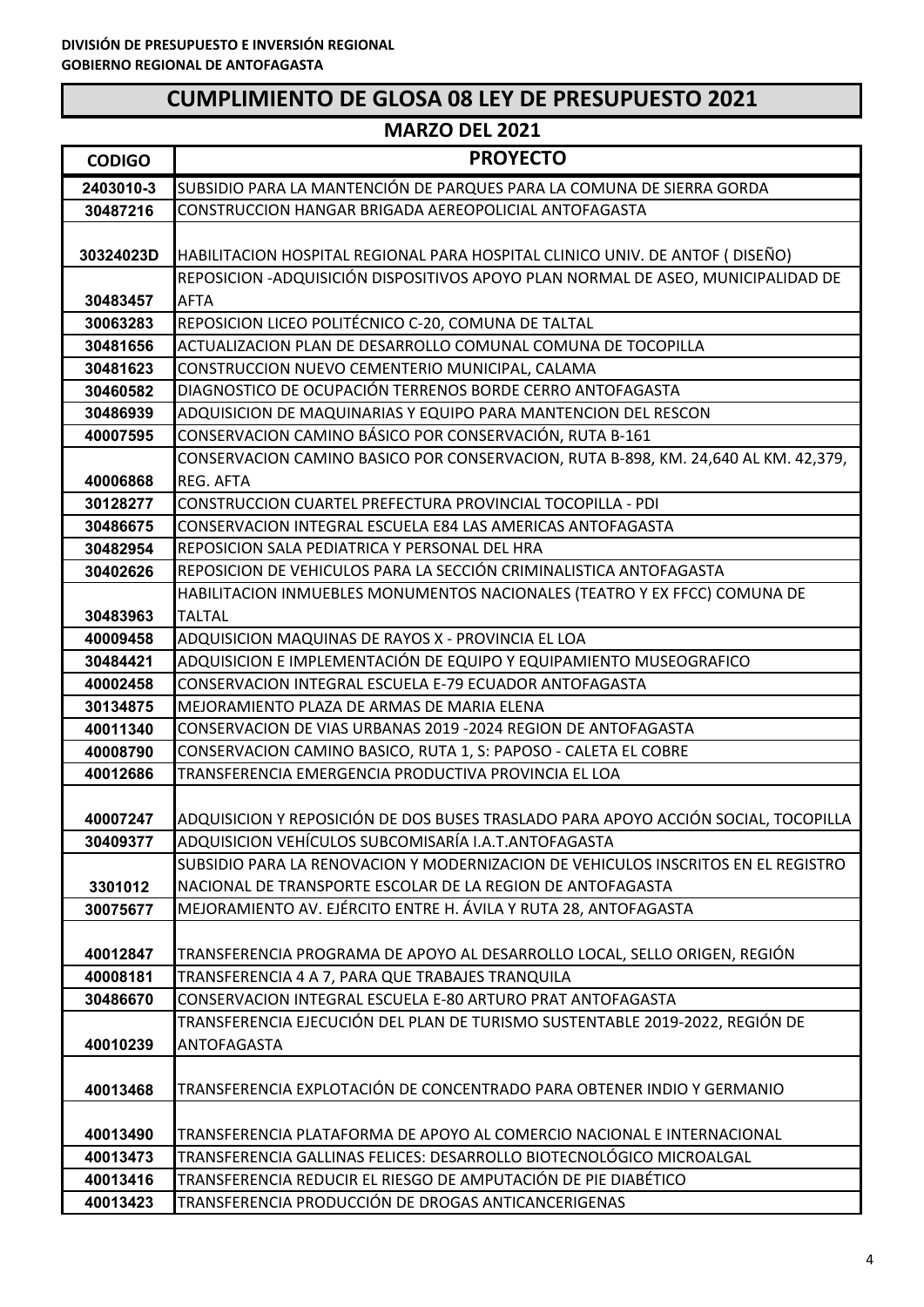| <b>MARZO DEL 2021</b> |                                                                                                                                     |
|-----------------------|-------------------------------------------------------------------------------------------------------------------------------------|
| <b>CODIGO</b>         | <b>PROYECTO</b>                                                                                                                     |
| 40013445              | TRANSFERENCIA ECOSISTEMA EDUCATIVO DE 1º INFANCIA EN AULAS MUNICIPALES                                                              |
| 40013466              | TRANSFERENCIA PLANTA DE VALORIZACIÓN ENERGÉTICA DE RESIDUOS SÓLIDOS                                                                 |
| 40013469              | TRANSFERENCIA Y ADOPCIÓN TECNOLÓGICA BIM, RED REGIONAL                                                                              |
|                       |                                                                                                                                     |
| 40013484              | TRANSFERENCIA DESAFÍOS DE INNOVACIÓN, CIENCIAS Y EMPRENDIMIENTO ESCOLAR REGIONAL                                                    |
|                       | TRANSFERENCIA CUSTER EMPAQUETAMIENTO Y TRANSFERENCIA A LA PEQUEÑA MINERÍA DE                                                        |
| 40013497              | ANTOFAGASTA                                                                                                                         |
| 40013501              | TRANSFERENCIA CONSTRUCCIÓN DE CAPACIDADES PARA EL CORREDOR BIOCEÁNICO                                                               |
| 40013432              | TRANSFERENCIA CERTIFICACIÓN PARA PRODUCTOS DE LA MINERÍA                                                                            |
|                       | TRANSFERENCIA DESARROLLO DE PRODUCTOS DE CONSUMO ANIMAL Y ECO-ENVASES DE                                                            |
| 40014838              | <b>MACROALGAS</b>                                                                                                                   |
| 40013471              | TRANSFERENCIA CONSTRUCCIÓN DE BATERÍAS DE LITIO VÍA PROCESOS VERDES                                                                 |
| 40013487              | TRANSFERENCIA VALIDACIÓN DE PROTOTIPO PARA REPOBLAMIENTO DE AMERBS                                                                  |
|                       |                                                                                                                                     |
| 40013493              | TRANSFERENCIA VALIDAR SNACK HIPERPROTEÍCO INNOVADOR PARA HEMODIALIZADOS                                                             |
| 40013440              | TRANSFERENCIA EMPRENDIMIENTO Y EMPLEABILIDAD PARA EL ADULTO MAYOR                                                                   |
| 40000961              | ADQUISICION ADQUISICIÓN CAMIÓN LIMPIA FOSAS COMUNA DE TALTAL                                                                        |
| 40012988              | ADQUISICION CLINICA VETERINARIA COMUNA SIERRA GORDA<br>TRANSFERENCIA FORTALECIMIENTO Y PROMOCIÓN DE LA CAPACIDAD EXPORTADORA DE LAS |
|                       | <b>PYMES</b>                                                                                                                        |
| 40015148              | TRANSFERENCIA PROGRAMA PARA EL FORTALECIMIENTO DEL ECOSISTEMA DE                                                                    |
| 40014448              | EMPRENDIMIENTO E INNOVACIÓN                                                                                                         |
|                       | TRANSFERENCIA DESARROLLO DE PROVEEDORES DE ENERGÍA Y VINCULACION CON                                                                |
| 40014418              | <b>INSTITUCIONES EDUCATIVAS</b>                                                                                                     |
|                       | TRANSFERENCIA BIENES PUBLICOS PARA LA COMPETITIVIDAD DE LA INDUSTRIA ENERGÉTICA                                                     |
| 40014426              | <b>REGIONAL</b>                                                                                                                     |
|                       | TRANSFERENCIA DESARROLLO DEL MERCADO ENERGÉTICO RESIDENCIAL Y SU VINCULACIÓN                                                        |
| 40014434              | CIUDADANA                                                                                                                           |
| 40014521              | TRANSFERENCIA DESARROLLO DIRECTORIO OFERTA DE SERVICIOS LOGÍSTICOS REGIÓN                                                           |
|                       | TRANSFERENCIA PROMOCIÓN DE PRODUCTOS INTERNACIONALES "MADE IN CHILE" EN                                                             |
| 40014507              | ANTOFAGASTA                                                                                                                         |
|                       |                                                                                                                                     |
| 40014487              | TRANSFERENCIA ESTUDIO COMPARADO DE COSTOS Y EFICIENCIA LOGÍSTICA COMEX CBTC                                                         |
|                       | TRANSFERENCIA PROGRAMA DE EVALUACIÓN DE SISTEMA DE GESTIÓN INFORMÁTICA PARA                                                         |
| 40014496              | <b>PUERTOS</b>                                                                                                                      |
|                       | TRANSFERENCIA PROGRAMAS BECAS DE FORMACIÓN Y CERTIFICACIÓN DE COMPETENCIAS                                                          |
| 40014442              | <b>LABORALES</b>                                                                                                                    |
| 30344426              | RESTAURACION MUSEO MUNICIPAL DE MEJILLONES                                                                                          |
|                       |                                                                                                                                     |
| 40013740              | TRANSFERENCIA FOMENTO Y FORTALECIMIENTO PEQUEÑA MINERIA REGION DE ANTOFAGASTA                                                       |
| 40010683              | CONSERVACION CARPETA PASTO SINTÉTICO ESTADIO BELMOR ROJAS TALTAL                                                                    |
| 30302873              | RESTAURACION TEATRO PEDRO DE LA BARRA, ANTOFAGASTA                                                                                  |
|                       | CASA ACOGIDA MUJERES VULNERADAS POR TRATA DE PERSONAS Y MIGRANTES EN                                                                |
| 40010254              | <b>EXPLOTACIÓN</b>                                                                                                                  |
| 40002460              | CONSERVACION INTEGRAL ESCUELA D-68 JOSE PAPIC ANTOFAGASTA                                                                           |
| 40014026              | MEJORAMIENTO CALLE 1 ALTOS LA CHIMBA, ANTOFAGASTA                                                                                   |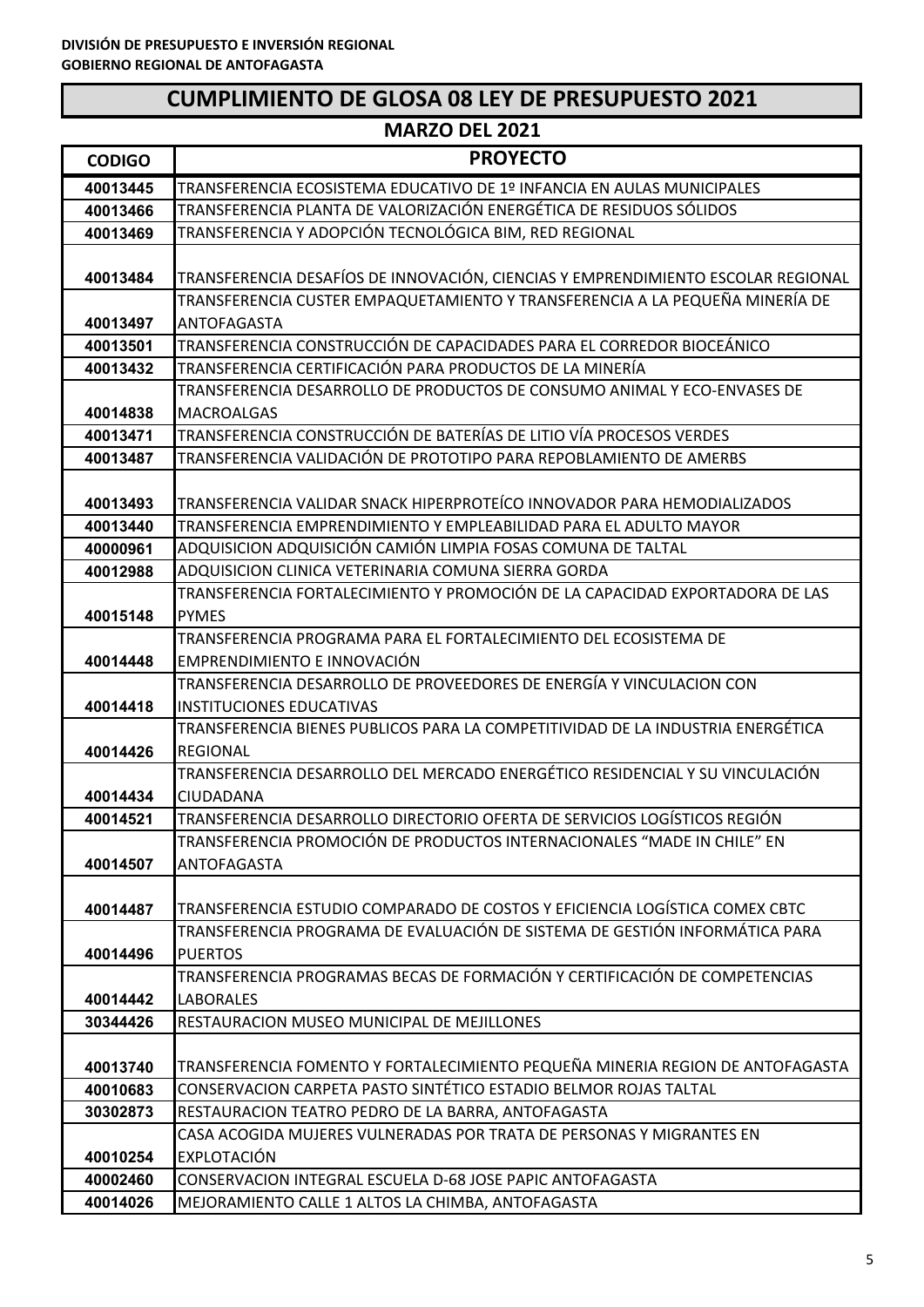#### **CODIGO PROYECTO MARZO DEL 2021** REPOSICION BUSES TRASLADO APOYO ACCION SOCIAL, COMUNA DE TALTAL ADQUISICION LETREROS DE MENSAJERIA VARIABLE PARA EL CENTRO DE CONTROL DE TRANSITO ANTOFAGAST TRANSFERENCIA ADQUISICION TERRENOS 2019 2020 REGION ANTOFAGASTA TRANSFERENCIA CONTROL MOSTAZA NEGRA‐EL LOA CONSTRUCCION VÍAS ALUVIONALES CALLES O'HIGGINS Y COLÓN, TOCOPILLA TRANSFERENCIA SEGUNDA PARTE PREVENCIÓN Y ATENCIÓN VIOLENCIA CONTRA LAS MUJERES, REGIÓN AFTA CONSERVACION INTEGRAL ESCUELA D‐85 RÓMULO PEÑA ANTOFAGASTA REPOSICION Ambulancias SAMU Región de Antofagasta (comunas Antofagasta, Calama y Tocopilla) CONSERVACION ESCUELA E‐31 ANDRÉS BELLO, CALAMA REPOSICION PASEO AVDA. TENIENTE MERINO.DE CHORRILLOS A TENIENTE URIBE, TOCOPILLA TRANSFERENCIA PROGRAMA LEVANTEMOS TU PYME ‐ CORFO Antofagasta 2019 CONSTRUCCION OBRAS DE MITIGACIÓN SECTOR VILLA CHICA ANTOFAGASTA (DISEÑO) HABILITACION SALA DE COMANDO Y CONTROL REGIONAL, IIª ZONA CARABINEROS ANTOFAGASTA REPOSICION CALLE JAIME GUZMAN, LOCALIDAD DE BAQUEDANO REPOSICION GIMNASIO OHIGGINS COMUNA TOCOPILLA RESTAURACION BASILICA CORAZON DE MARIA DE ANTOFAGASTA CONSTRUCCION OBRAS DE VIALIDAD CONEXION TOPATER‐EJE BALMACEDA CALAMA CONSERVACION VIALIDAD CALLES LUIS CRUZ MARTINEZ Y LOS LEONES, ANTOFAGASTA REPOSICION HOSPEDERÍA HOGAR DE CRISTO, CALAMA TRANSFERENCIA SISTEMA TELEVIGILANCIA MÓVIL ( PLAN CALLE SEGURA ), REGION DE ANTOFAGASTA REPOSICION TRES AMBULANCIAS PARA COMUNA DE SAN PEDRO DE ATACAMA ADQUISICION VEHÍCULOS, EQUIPADOS PARA EQUIPO DE REACCIÓN TÁCTICO REGIO TRANSFERENCIA CAPACITACION EN CONSERVACIÓN SOSTENIBLE PUEBLOS ALTO LOA I ETAPA TRANSFERENCIA IMPLEMENTACION DE GERENCIA DE DESTINO DEL TURISMO MICE REGION DE ANTOFAGASTA ADQUISICION EQUIPOS Y EQUIPAMIENTOS, POST INCENDIO SERVICIOS Y OFICINAS MUNICIPALES, COMUNA CONSTRUCCION PASEO PEATONAL INDEPENDENCIA CALAMA TRANSFERENCIA CONSOLIDABLE PARA APOYO PANDEMIA COVID 2019 TRANSFERENCIA PARA EMERGENCIA COVID 19 RED ASISTENCIAL SALUD, GORE‐SSA TRANSFERENCIA REACTIVATE REGION DE ANTOFAGASTA TRANSFERENCIA Programa de Emergencia para Emprendedores de La Región de Antofagasta COVID‐19 TRANSFERENCIA PROGRAMA CORFO DE EMERGENCIA COVID‐19 ‐ REGION DE ANTOFAGASTA DIAGNOSTICO Y CONSERVACIÓN DE LOS ANFIBIOS ALTOANDINOS, REGIÓN DE ADQUISICION EQUIPOS Y HERRAMIENTA ESP. TP,LICEOS A‐16, A‐22 Y A‐26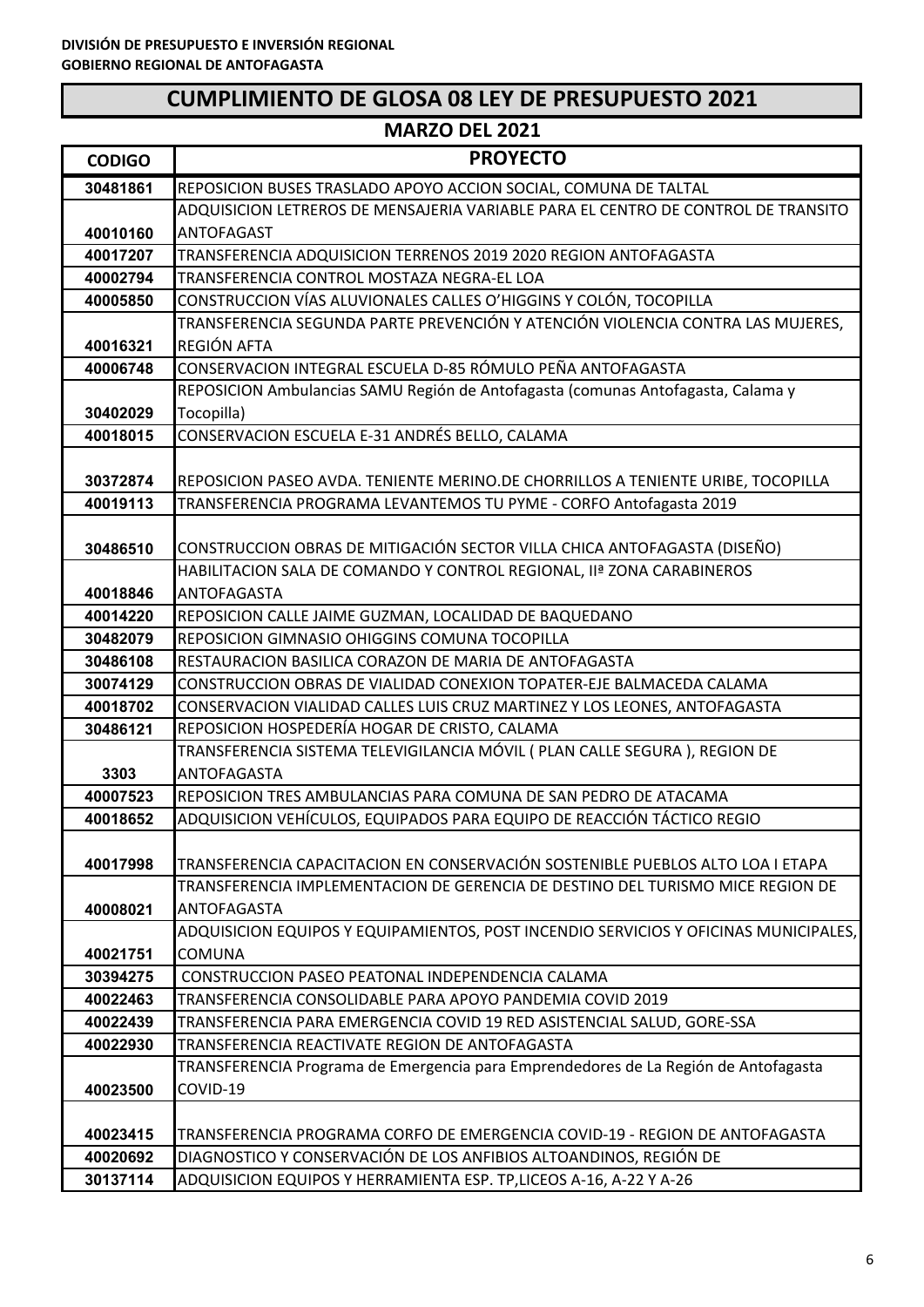| <b>MARZO DEL 2021</b> |                                                                                                |
|-----------------------|------------------------------------------------------------------------------------------------|
| <b>CODIGO</b>         | <b>PROYECTO</b>                                                                                |
|                       | SUBSIDIO PARA LA MANTENCIÓN DE PARQUES, ÁREAS VERDES Y/O JARDINES BOTÁNICOS PARA               |
| 2403010               | LA COMUNA DE MEJILLONES                                                                        |
|                       |                                                                                                |
| 40023009              | ADQUISICION DE EQUIPOS Y EQUIPAMIENTO PARA VISITAS VIRTUALES UNIDADES PENALES,                 |
| 40023308              | REPOSICION ESCAÑOS, SECTORES VARIOS, ANTOFAGASTA                                               |
| 40012087              | ADQUISICIÓN - REPOSICIÓN EQUIPOS TOPOGRAFÍA EMERGENCIAS FLUVIALES REGIÓN<br><b>ANTOFAGASTA</b> |
| 40023768              | Transferencia investment readiness para emprendedores e inversionistas                         |
| 40023816              | Recurso Piure como Diversificación Productiva de la Pesca Artesanal                            |
| 40023864              | Plan Hidrológico para proteger Lagunas Altiplánicas                                            |
| 40024038              | Proyecto Liqcau Stem: Mujeres Ingenieras para la Región                                        |
| 40024025              | Emprende, Incluye, Impacta en la Región de Antofagasta                                         |
| 40023697              | Estandarización Normas Chilenas de Litio                                                       |
| 40023726              | Acuymin Primer Centro De Capacitación y Transferencia a Pescadores                             |
|                       |                                                                                                |
| 40024489              | Desarrollo De Aplicaciones Urbanas para Bioseal Un Producto Biotecnológico de Antofagasta      |
| 40023784              | Producción de Cultivos con agua Residual en Calama                                             |
| 40023805              | Formación de Divulgadores Científicos desde y para Antofagasta                                 |
| 40023866              | Especies Endémicas Taltal Xerojardinería Viverización Paisajismo                               |
| 40024018              | Desafiando la Sustentabilidad Circular en los Jóvenes                                          |
| 40023721              | Nanobioremediación de Suelos Contaminados por Metales en Taltal                                |
| 40024506              | Ecosistema de Emprendimiento Innovador Antofagasta                                             |
| 40024513              | Internacionalización de Innovaciones                                                           |
| 40023601              | CAPACITACION SUBSIDIO DE RETENCION Y CREACIÓN DE NUEVOS EMPLEOS COVID-19                       |
| 40021144              | CONSERVACION CAMINO BÁSICO RUTA B-245. KM 90,800 AL KM 113,100                                 |
| 40023655              | ADQUISICION PRODUCTOS DE SANITIZACION                                                          |
|                       | ADQUISICION EQUIPOS DE PROTECCIÓN PERSONAL CONTINGENCIA PANDEMIA CONVID-19,                    |
| 40024567              | <b>MEJILLONES</b>                                                                              |
| 40021205              | CONSTRUCCION POLIDEPORTIVO CENTRO ELIGE VIVIR SANO, COMUNA DE TOCOPILLA                        |
|                       |                                                                                                |
| 2402                  | SUBSIDIO PARA MEDICAMENTOS RESPIRATORIOS Y CRÓNICOS ATENCIÓN RAPS, ANTOFAGASTA                 |
|                       | TRANSFERENCIA APOYO EN IMPLEMENTACIÓN DE PROTOCOLOS Y DIGITALIZACIÓN PYMES DEL                 |
| 40024574              | <b>SECTOR</b>                                                                                  |
| 40026958              | TRANSFERENCIA PROGRAMA DE DIGITALIZACIÓN Y EMPLEABILIDAD CULTURAL ANTOFAGASTA                  |
|                       | TRANSFERENCIA CUIDADOS DOMICILIARIOS DE AM CON RIESGO DE CONTAGIO COVID-19 REG.                |
| 40024666              | ANTOF.                                                                                         |
|                       | SUBSIDIO PARA LA MANTENCION DE PARQUES, AREAS VERDES Y/O JARDINES BOTANICOS PARA               |
| 2403010-4             | LA COMUNA DE ANTOFAGASTA                                                                       |
| 40025777              | TRANSFERENCIA REACTIVATE TURISMO REGIÓN ANTOFAGASTA                                            |
| 40013565              | REPOSICION RED ELECTRICA LOCALIDAD DE QUILLAGUA                                                |
| 40026862              | Conservación Sede Social El Ancla, Antofagasta.                                                |
| 40026865              | Conservación Sede Social Rubén Infanta, Antofagasta.                                           |
|                       |                                                                                                |
| 40026837              | Conservación Superficie de Juegos y Obras Complementarias Multicancha Pedro Araya              |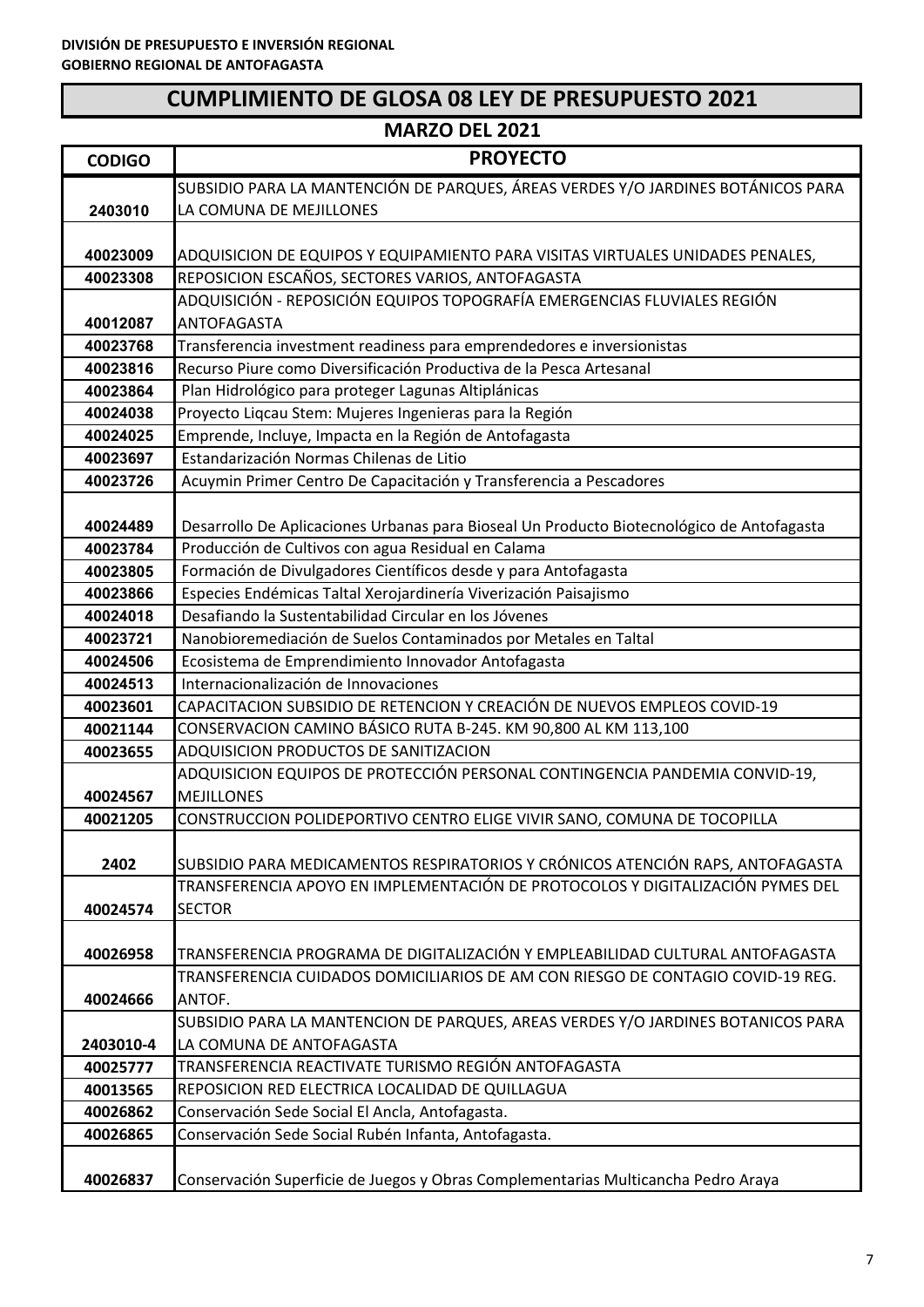| <b>CODIGO</b> | <b>PROYECTO</b>                                                                       |
|---------------|---------------------------------------------------------------------------------------|
|               |                                                                                       |
| 40026400      | Conservación Superficie de Juegos y Obras Complementarias Multicancha Punta Angamos   |
|               |                                                                                       |
| 40026398      | Conservación Superficie de Juegos y Obras Complementarias Multicancha Felipe Trevizan |
| 40026860      | Conservación Sede Social Villa el Salar, Antofagasta                                  |
| 40026691      | Conservación Sedes Sociales Unidades Vecinales 13-21-35, Comuna de Antofagasta        |
| 40026731      | Conservación Multicancha Chimba Alto Antofagasta                                      |
| 40026887      | Conservación Radier Multicancha Villa las Vegas -Calama                               |
| 40025389      | Mejoramiento Casa de Fuerza Coska - Ollagüe                                           |
| 40025400      | Mejoramiento de Gimnasio de Acondicionamiento Físico - Ollagüe                        |
| 40025406      | Mejoramiento Casa de Huéspedes Municipal - Ollagüe                                    |
| 40025395      | Mejoramiento Viviendas Municipales para Funcionarios - Ollagüe                        |
|               |                                                                                       |
| 40018900      | REPOSICION Y RELOCALIZACIÓN COMPLEJO EDUCATIVO, LOCALIDAD SIERRA GORDA (D)            |
| 30486783      | ANALISIS DIAGNOSTICO Y MONITOREO DE LA BIODIVERSIDAD MARINA DE LA REGION DE           |
|               | SUBSIDIO PARA FINANCIAR CANASTA BÁSICA DE FÁRMACOS Y OPERACIÓN DE FARMACIAS           |
| 2403          | MUNICIPALES, ANTOFAGASTA                                                              |
|               | SUBSIDIO PARA FINANCIAR MEDICAMENTOS RESPIRATORIOS Y CRÓNICOS APS, COMUNA DE SAN      |
| 2403          | PEDRO DE ATACAMA                                                                      |
|               | SUBSIDIO A LA OPERACIÓN DEL SISTEMA DE AUTOGENERACIÓN DE ENERGÍA ELÉCTRICA DE LA      |
| 2403004       | LOCALIDAD DE SAN PEDRO DE ATACAMA                                                     |
| 40022390      | ADQUISICION OFICINAS MODULARES, COMUNA DE TALTAL                                      |
|               | REPOSICION EQUIPOS COMPUTACIONALES Y MULTIMEDIA LICEO POLITECNICO DIEGO PORTALES,     |
| 40020163      | <b>TOCOPILLA</b>                                                                      |
|               |                                                                                       |
| 40024281      | ADQUISICION EQUIPOS SANITIZACION ESTABLECIMIENTOS EDUCACIONALES ANTOFAGASTA           |
| 40018140      | ANALISIS ZONIFICACIÓN AREAS EXPUESTAS A PELIGROS DE REMOCION EN MASA                  |
|               |                                                                                       |
| 2403010-5     | SUBSIDIO PARA LA MANTENCIÓN DE PARQUES Y ÁREAS VERDES, MUNICIPALIDAD DE TALTAL        |
|               |                                                                                       |
| 2403010-6     | SUBSIDIO PARA LA MANTENCIÓN DE PARQUES Y ÁREAS VERDES, MUNICIPALIDAD DE CALAMA        |
|               |                                                                                       |
| 40025978      | CONSERVACION CANCHA DE FUTBOL Y MULTICANCHAS PARQUE LOS PINARES, ANTOFAGASTA          |
| 30371276      | MEJORAMIENTO BORDE COSTERO ANTOFAGASTA, SECTOR LOS PINARES-TROCADERO                  |
| 40020118      | ACTUALIZACION PLAN DE DESARROLLO COMUNAL, MEJILLONES                                  |
| 40007595      | CONSERVACION CAMINO BÁSICO POR CONSERVACIÓN, RUTA B-161                               |
| 40007595      | CONSERVACION CAMINO BÁSICO POR CONSERVACIÓN, RUTA B-161                               |
| 40026731      | CONSERVACIÓN MULTICANCHA CHIMBA ALTO, ANTOFAGASTA                                     |
| 40026806      | CONSERVACIÓN PAVIMENTOS Y RAMPAS EXTERIORES INSTITUTO JOSÉ MASA S. F-96.              |
| 40026809      | CONSERVACIÓN PAVIMENTOS Y RAMPAS EXTERIORES ESCUELA J. LÓPEZ D-86.                    |
|               |                                                                                       |
| 40026810      | CONSERVACIÓN CUBIERTA Y PAVIMENTO MULTICANCHA LICEO M. BAHAMONDES A-15                |
| 40026811      | CONSERVACIÓN PARCIAL ESTRUCTURAS Y RECINTOS ESCUELA LAS ROCAS E-87.                   |
| 40026835      | CONSERVACIÓN Y MANTENCIÓN MUTICANCHA PABLO KRUGER                                     |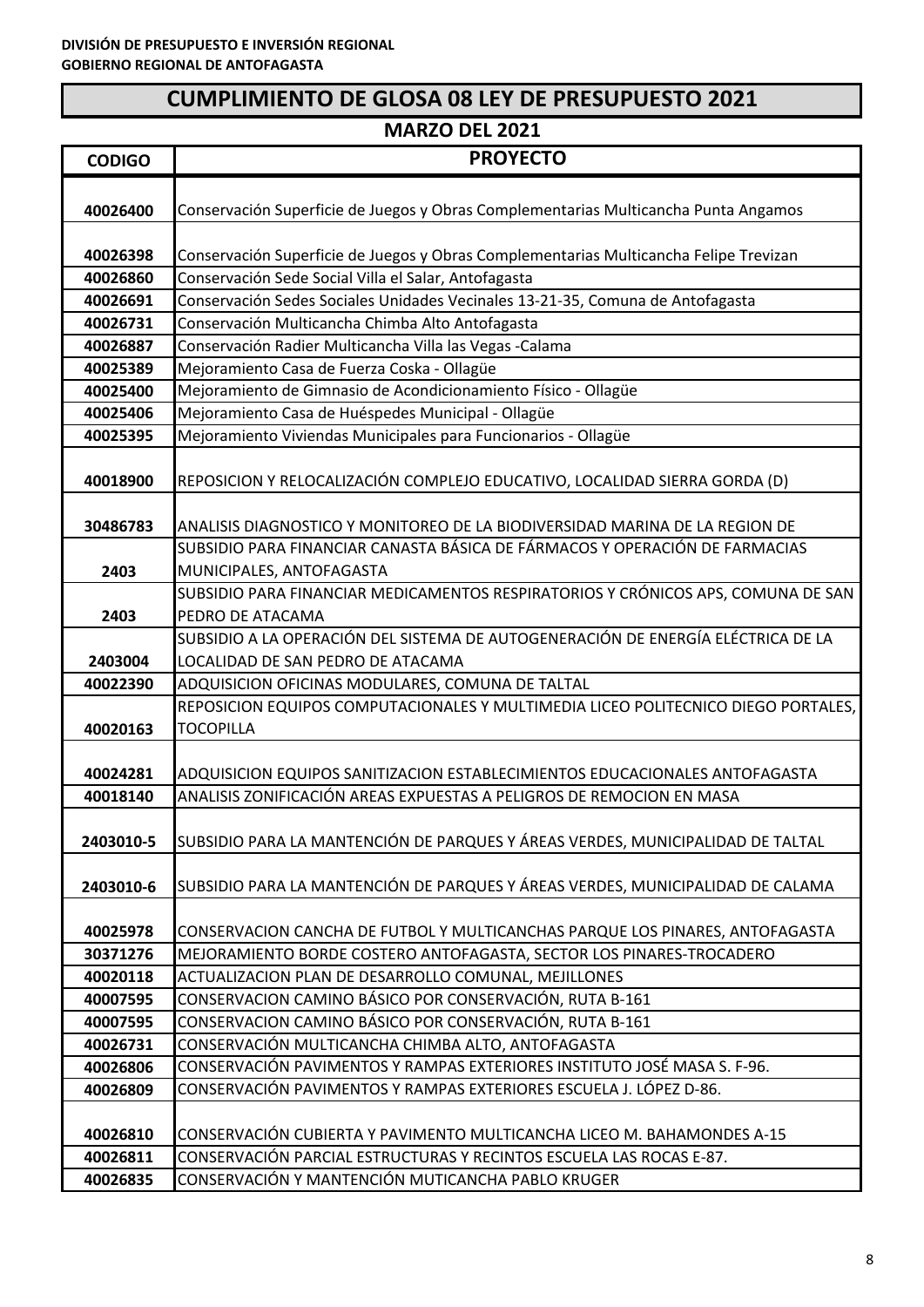| <b>CODIGO</b> | <b>PROYECTO</b>                                                                 |
|---------------|---------------------------------------------------------------------------------|
|               | MEJORAMIENTO SUPERFICIE DE JUEGOS Y OBRAS COMPLEMENTARIAS CANCHA VILLA GABRIELA |
| 40026843      | <b>MISTRAL</b>                                                                  |
| 40026848      | CONSERVACIÓN MULTICANCHA LAUTARO                                                |
| 40026856      | CONSERVACIÓN MULTICANCHA CHANGO LÓPEZ                                           |
| 40026861      | CONSERVACIÓN Y MANTENCIÓN MULTICANCHA VILLA ANTONIO RENDIC                      |
| 40025585      | CONSERVACIÓN ESCUELA SAN JOSÉ DE AYQUINA                                        |
| 40025603      | MEJORAMIENTO SEDE SOCIAL GABRIELA MISTRAL                                       |
| 40025606      | CONSERVACIÓN CIERRE PERIMETRAL SEDE SOCIAL INTI RAI, COMUNA DE CALAMA           |
| 40026889      | CONSERVACIÓN DE MULTICANCHA J.V NUEVA ESPERANZA                                 |
| 40026947      | REPOSICIÓN CUBIERTA COMEDOR ESCUELA REPÚBLICA DE FRANCIA                        |
| 40026949      | REPOSICIÓN CUBIERTA PABELLONES ESCUELA KAMAC MAYU                               |
| 40026954      | CONSERVACIÓN BAÑOS, BOXES Y ÁREAS COMUNES CESFAM ALEMANIA                       |
| 40026955      | CONSERVACIÓN FACHADA CENTRAL DE ESTERILIZACIÓN                                  |
| 40027096      | CONSERVACIÓN CANCHAS DE TENIS - MEJILLONES                                      |
| 40025398      | MEJORAMIENTO VIVIENDAS MUNICIPALES MODULARES - OLLAGÜE                          |
| 40025404      | CONSERVACIÓN PATIO ESCUELA SAN ANTONIO DE PADUA - OLLAGÜE                       |
| 40027144      | CONSERVACIÓN Y MANTENCIÓN MULTICANCHA LOCALIDAD DE BAQUEDANO                    |
|               | MEJORAMIENTO INFRAESTRUCTURA Y CONDICIONES DE SEGURIDAD CANCHA DE FUTBOL        |
| 40027145      | LOCALIDAD DE BAQUEDANO, COMUNA DE SIERRA GORDA                                  |
|               | CONSERVACIÓN Y MANTENCIÓN CANCHA PASTO SINTÉTICO LOCALIDAD DE BAQUEDANO,        |
| 40027149      | COMUNA DE SIERRA GORDA.                                                         |
|               | CONSERVACIÓN ESPACIOS PÚBLICOS PERIFÉRICOS (SAN MARTIN, TORRE BLANCA, ATACAMA)  |
| 40025234      | <b>COMUNA DE TALTAL</b>                                                         |
| 40025238      | CONSERVACIÓN ESPACIO PÚBLICO, SECTOR LA PIRÁMIDE, COMUNA DE TALTAL              |
|               |                                                                                 |
| 40025240      | CONSERVACIÓN MULTICANCHA Y CAMARINES, LOCALIDAD DE PAPOSO, COMUNA DE TALTAL     |
| 40025237      | CONSERVACIÓN PLAZA DE LA INTEGRACIÓN, COMUNA DE TALTAL                          |
| 40026892      | CONSERVACION MEJORAMIENTO ESPACIO PÚBLICO MAYORCA VIDA DOS, CALAMA              |
|               |                                                                                 |
| 40026898      | CONSERVACIÓN Y MEJORAMIENTO ESPACIO PÚBLICO CERRO LA CRUZ, COMUNA DE CALAMA     |
| 40026888      | CONSERVACION RADIER MULTICANCHA VIILA CASPANA, CALAMA                           |
|               | CONSERVACIÓN MULTICANCHA Y MEJORAMIENTO PLAZOLETA COMPLEJO DEPORTIVO            |
| 40026875      | INDEPENDENCIA, CALAMA                                                           |
| 40026481      | MEJORAMIENTO CANCHA KUTULA CIUDAD DEL NORTE, ANTOFAGASTA                        |
| 40026866      | MEJORAMIENTO MÓDULOS PARQUE NICOLAS TIRADO, COMUNA ANTOFAGASTA                  |
| 40025631      | MEJORAMIENTO ESPACIO PUBLICO VILLA LOS ALGARROBOS, COMUNA CALAMA                |
| 40025648      | MEJORAMIENTO ESPACIO PUBLICO VILLA CHUQUICAMATA, COMUNA CALAMA                  |
| 40026891      | MEJORAMIENTO ESPACIO PUBLICO VILLA LAS VEGAS                                    |
|               |                                                                                 |
| 40026897      | MEJORAMIENTO ESPACIO PUBLICO GRAN AVENIDA SUR, BERNARDO OHIGINS, CALAMA         |
| 40026950      | CONSERVACIÓN FACHADA LICEO JORGE ALESSANDRI, CALAMA                             |
| 30424174      | ACTUALIZACION ESTRATEGIA REGIONAL DE DESARROLLO REGION ANTOFAGASTA              |
|               | CONSERVACION SUPERFICIES ESTABLECIMIENTOS EDUCACIONALES DE ENSEÑANZA BASICA,    |
| 40025239      | <b>COMUNA DE TALTAL</b>                                                         |
| 40007789      | REPOSICION CUARTA COMPAÑÍA DE BOMBEROS CALAMA                                   |
| 40020566      | CONSERVACION ESCUELA NUESTRA SEÑORA DE LA CANDELARIA, CASPANA                   |